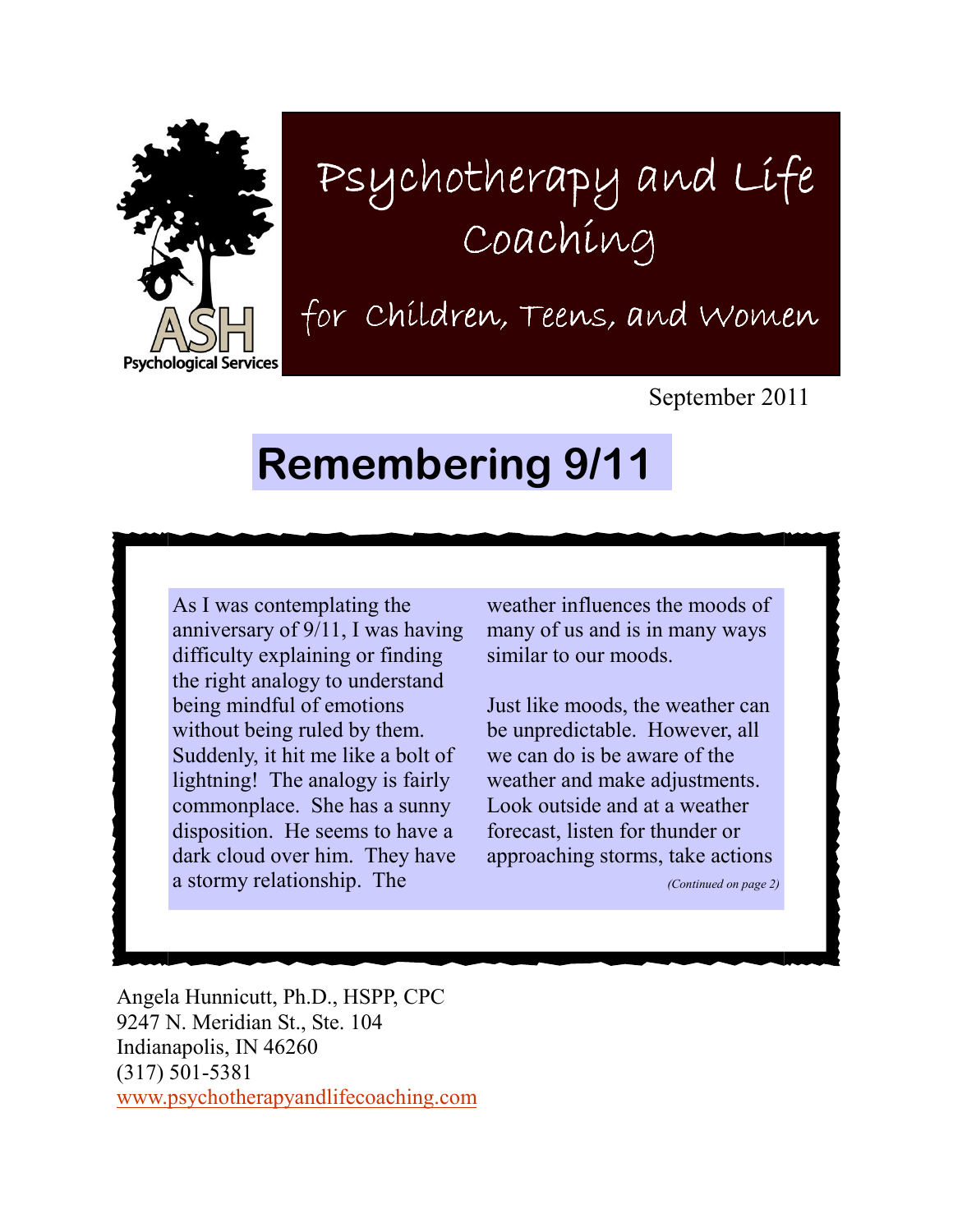(Continued from page 1)



as needed, and proceed with your plans for the day. If it's chilly, take a jacket. If it's raining, take an umbrella. If it's sunny, wear

shorts. The weather may change, but you can only make decisions based on the information that is currently available to you. We know from the State Fair that even a strong gust of wind can result in the loss of lives, and strong emotions can be equally destructive if we are unaware of them or not taking action to express them appropriately. Neither weather nor emotions are to be ignored, for there will be consequences, but the actions we take because of them will often be a slight shift or change. Be aware of the weather, but, except in extreme circumstances (e.g. tornado or hurricane), go ahead with your plan for the day, knowing you may get cold or wet or uncomfortable. We notice the weather, but the majority of the time, we do not let it determine whether we go to work or school. Most of the time, emotions are to be noticed but not determine our

course of action. In the event of severe conditions, we seek safe shelter, and severe emotions call for the same response.

As the anniversary of 9/11 approaches, many emotions may surface. Like the weather, we cannot completely predict nor control what will happen for us on this day of remembrance. We can do as President Obama suggested, and lend a helping hand to others, even if it is simply calling someone who needs to hear a friendly voice. We do this not to avoid our emotions, but rather to honor them. Be aware of your

moods, take actions as needed, and proceed with your plans, unless serious situations call for a safety plan. Obviously, anyone who was present at the events of 9/11,



lost a loved one during 9/11 or in the military, or continues to have loved ones in the military or involved in service fields, such as police officers and firefighters, will need a safety plan. Safety

(Continued on page 3)